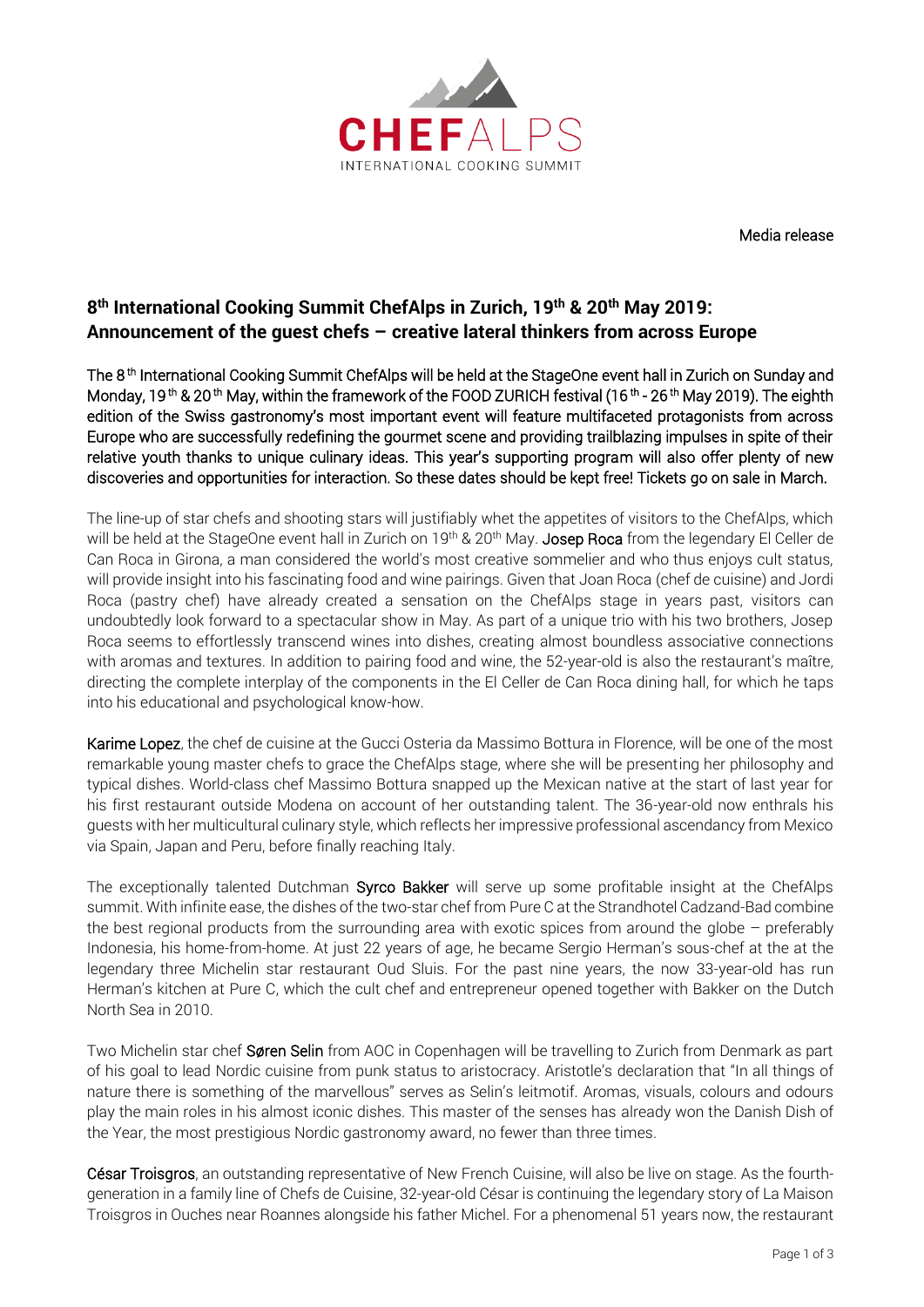has boasted three Michelin stars. That's an honour that cannot be taken for granted – not least since the recently-released 2019 Guide Michelin France featured some spectacular downgrading of comparably legendary icons of Haute Cuisine.

René Frank will certainly also provide plenty to talk about. This multi-award-winning master pastry runs CODA in Berlin; Germany's first and only dessert restaurant. There, the adventurous 33-year-old proves that modern desserts needn't merely be the final element of the dinner that preceded them, but that they can be a complete seven-course meal in their own right; a culinary revelation with perfectly paired drinks.

Heiko Antoniewicz and Adrian Hurnungee, also from Germany, will present their latest research project at the ChefAlps: cooking with ash. The pair are a winning team; renowned chefs and entrepreneurs who are also experts in the scientific development of innovative cooking techniques and previously undiscovered flavours. Antoniewicz, who has repeatedly been named "Trendsetter Number 1", constantly sets new standards in gastronomy throughout Europe and Asia.

Another inventive mind from the international gourmet scene will soon join the illustrious circle of ChefAlps protagonists for this year's summit.

## Exhibition in the market hall, expert speed-dating and master classes

The supporting programme to the on-stage shows will also once again provide plenty of food for thought. In the market hall and on the StageOne gallery, visitors will be able to enjoy a voyage of discovery while strolling among the stands of approximately 30 successful providers of innovative products for gourmet cuisine and can meet interesting start-up entrepreneurs and small-scale food producers in the newcomer zone. The ChefAlps Speed-dating: Ask the Experts! forum will again offer a direct and easy way to discuss current issues in the hotel and gastronomy industry with exciting luminaries. However, we're not quite ready to announce the list of protagonists who will be on hand to answer questions at this year's event. Even so, one thing is already clear: exclusive tips, invaluable suggestions and first-hand information will be guaranteed! As always, participation in the expert speed-dating will be free of charge to all ChefAlps visitors. Those interested can simply register on the spur of the moment on site.

Following on from last year's successful premiere, the number of master classes on offer will be expanded. Visitors will be able to choose from exciting workshops held by Cacao Barry, innovative dessert creations with Andrés Lara (Cacao Barry Regional Chef Asia Pacific and internationally award-winning Pâtissier), wine seminars on the trending topic of natural wines with the Smith & Smith Wine Company, as well as a coffee workshop with Lavazza. Full details will be published soon on the ChefAlps website, where you'll also be able to order master class tickets when advance booking begins online in March, although tickets will also be available on the door during the event.

#### ChefAlps After-Show-Party – now at the Hotel Storchen

In 2019, the ChefAlps After-Show-Party will be held at a new venue: from 6.30pm on Sunday 19 May, guest chefs and ChefAlps visitors will be invited to an evening of low-key networking and well-deserved refreshment in the wonderful surroundings of the Storchen Zurich at the end of the first day of the summit. The star chefs will also be staying at the hotel throughout the ChefAlps. Under the motto "Farm to table," the Storchen team and its partners from the Living Circle hotel group will have a number of food stands offering a variety of culinary delights to lively musical accompaniment. Both the food at the various stands and the drinks will be available for purchase at a moderate price. Entry to the party itself will be open to all (no ChefAlps ticket will be required).

# Tickets will be available online from March

The ChefAlps summit is primarily aimed at an interested specialist audience. Past events have each welcomed about 1,300 people to StageOne. The eighth edition of the summit is guaranteed to give professionals and talented newcomers from the hotel and gastronomy industry, journalists, food bloggers and passionate foodies alike plenty of ideas. Don't miss out on the most important gastronomic event on the Swiss calendar: mark the 19<sup>th</sup> & 20<sup>th</sup> May 2019 in your diary today! Online ticket sales will begin in March.

Up-to-date news will be available on [www.chef-alps.com](http://www.chef-alps.com/) as well as on the social media channels **Facebook**, [Instagram](https://www.instagram.com/chefalps/) an[d Twitter.](https://twitter.com/chefalps)